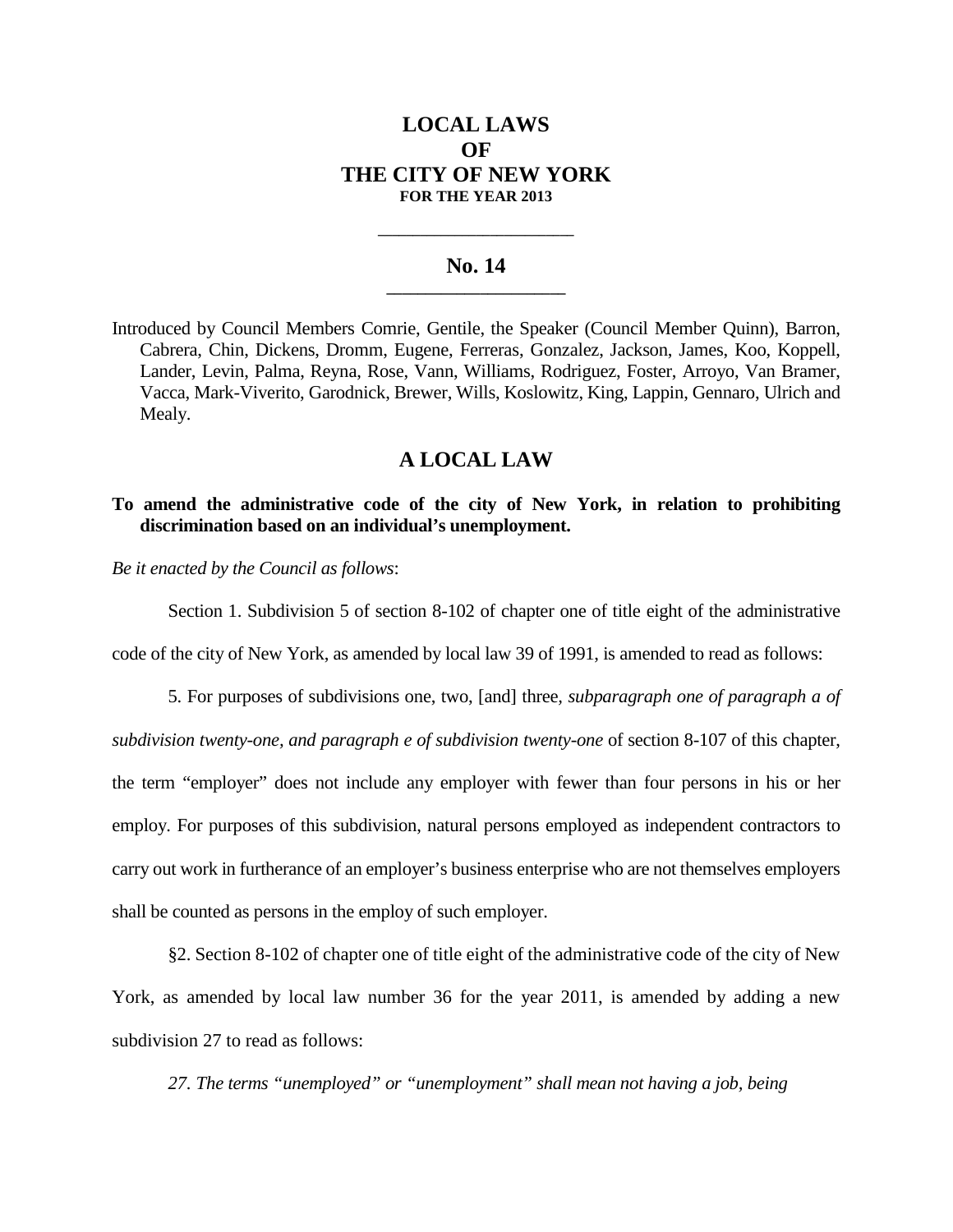*available for work, and seeking employment.*

§3. Section 8-107 of chapter one of title eight of the administrative code of the city of New York, as amended by local law number 39 for the year 1991, is amended by adding a new subdivision 21 to read as follows:

*21. Employment; an individual's unemployment. a. Prohibition of discrimination based on an individual's unemployment.*

*(1) Except as provided in paragraphs b and c of this subdivision, an employer, employment agency, or agent thereof shall not base an employment decision with regard to hiring, compensation or the terms, conditions or privileges of employment on an applicant's unemployment.*

*(2) Unless otherwise permitted by city, state or federal law, no employer, employment agency, or agent thereof shall publish, in print or in any other medium, an advertisement for any job vacancy in this city that contains one or more of the following:*

*(a) Any provision stating or indicating that being currently employed is a requirement or qualification for the job;*

*(b) Any provision stating or indicating that an employer, employment agency, or agent thereof will not consider individuals for employment based on their unemployment.*

*b. Effect of subdivision. (1) Paragraph a of this subdivision shall not be construed to prohibit an employer, employment agency, or agent thereof from (a) considering an applicant's unemployment, where there is a substantially job-related reason for doing so; or (b) inquiring into the circumstances surrounding an applicant's separation from prior employment.*

*(2) Nothing set forth in this subdivision shall be construed as prohibiting an employer, employment agency, or agent thereof, when making employment decisions with regard to hiring,*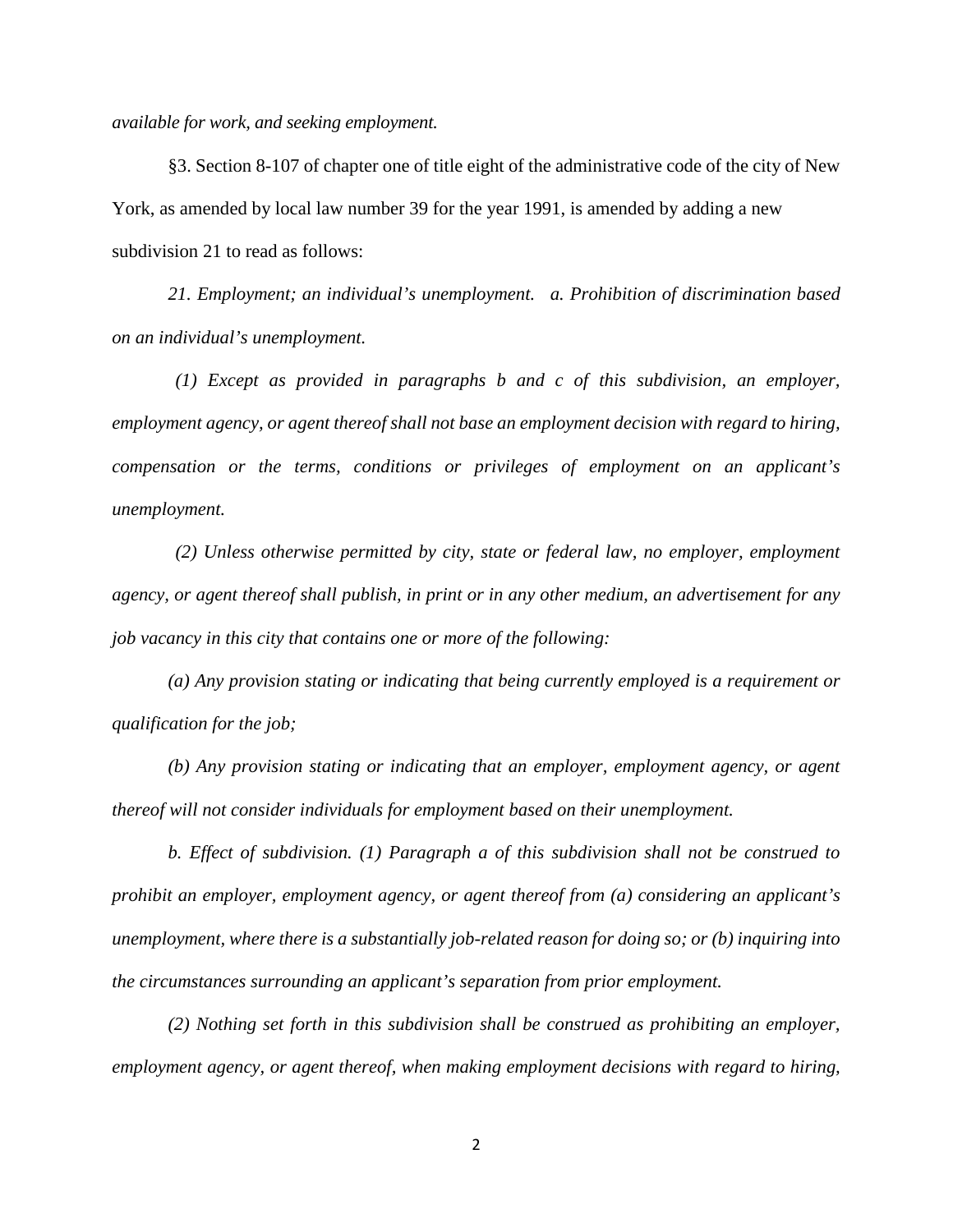*compensation, or the terms, conditions or privileges of employment, from considering any substantially job-related qualifications, including but not limited to: a current and valid professional or occupational license; a certificate, registration, permit, or other credential; a minimum level of education or training; or a minimum level of professional, occupational, or field experience.*

*(3) Nothing set forth in this subdivision shall be construed as prohibiting an employer, employment agency, or agent thereof from publishing, in print or in any other medium, an advertisement for any job vacancy in this city that contains any provision setting forth any substantially job-related qualifications, including but not limited to: a current and valid professional or occupational license; a certificate, registration, permit, or other credential; a minimum level of education or training; or a minimum level of professional, occupational, or field experience.*

*(4)(a)Nothing set forth in this subdivision shall be construed as prohibiting an employer, employment agency, or agent thereof, when making employment decisions with regard to hiring, compensation, or the terms, conditions or privileges of employment, from determining that only applicants who are currently employed by the employer will be considered for employment or given priority for employment or with respect to compensation or terms, conditions or privileges of employment. In addition, nothing set forth in this subdivision shall prevent an employer from setting compensation or terms or conditions of employment for a person based on that person's actual amount of experience.*

*(b) For the purposes of this subparagraph, all persons whose salary or wages are paid from the city treasury, and all persons who are employed by public agencies or entities headed by officers or boards including one or more individuals appointed or recommended by officials of the*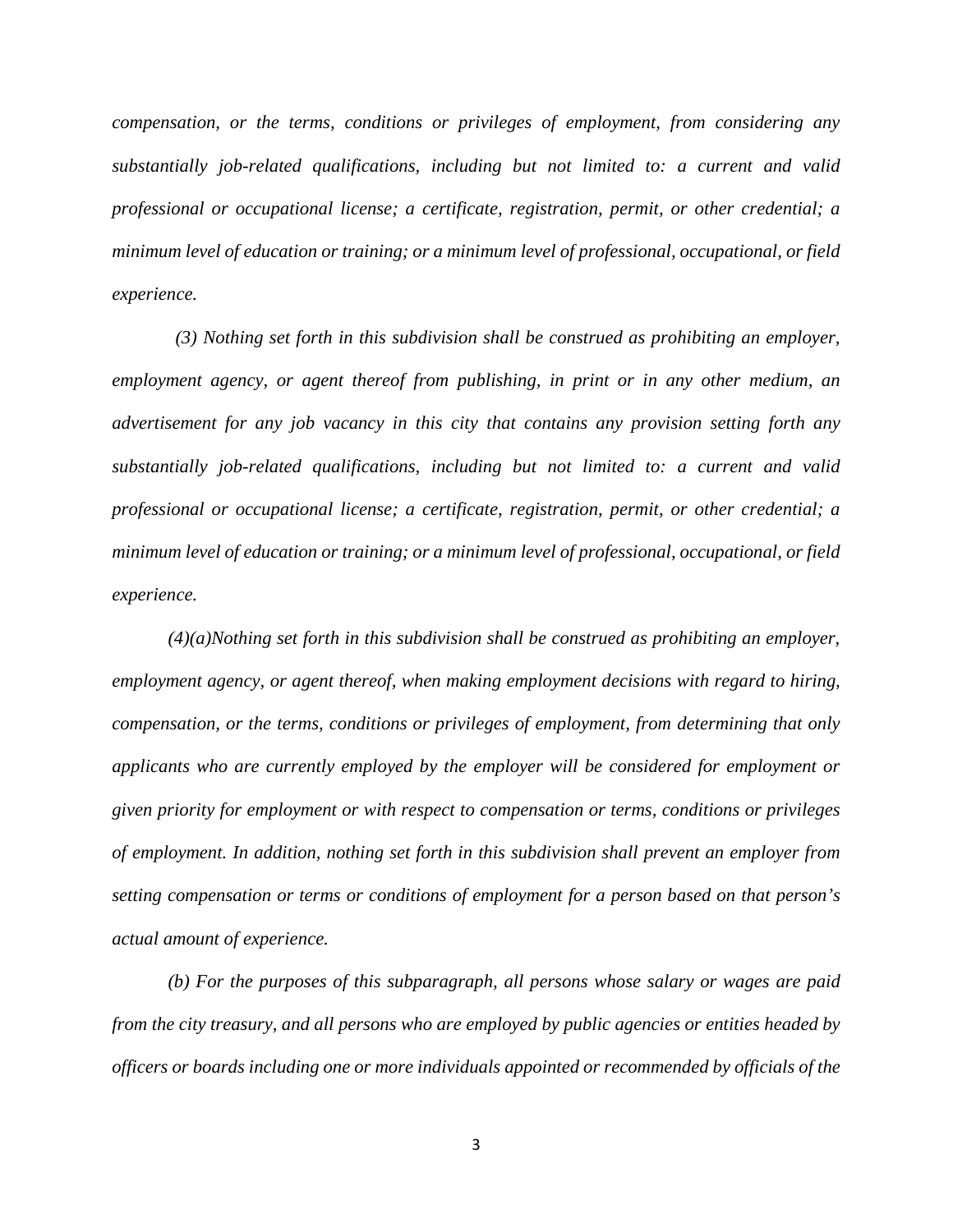*city of New York, shall be deemed to have the same employer.*

*c. Applicability of subdivision. (1) This subdivision shall not apply to: (a) actions taken by the New York city department of citywide administrative services in furtherance of its responsibility for city personnel matters pursuant to chapter thirty-five of the charter or as a municipal civil service commission administering the civil service law and other applicable laws, or by the mayor in furtherance of the mayor's duties relating to city personnel matters pursuant to chapter thirty-five of the charter, including, but not limited to, the administration of competitive examinations, the establishment and administration of eligible lists, and the establishment and implementation of minimum qualifications for appointment to positions;*

*(b) actions taken by officers or employees of other public agencies or entities charged with performing functions comparable to those performed by the department of citywide administrative services or the mayor as described in paragraph one of this subdivision;*

*(c) agency appointments to competitive positions from eligible lists pursuant to subsection one of section sixty-one of the state civil service law; or*

*(d) the exercise of any right of an employer or employee pursuant to a collective bargaining agreement.*

*(2) This subdivision shall apply to individual hiring decisions made by an agency or entity with respect to positions for which appointments are not required to be made from an eligible list resulting from a competitive examination.*

*d. Public education campaign. The commission shall develop courses of instruction and conduct ongoing public education efforts as necessary to inform employers, employment agencies, and job applicants about their rights and responsibilities under this subdivision.*

*e. Disparate impact. An unlawful discriminatory practice based on disparate impact under*

4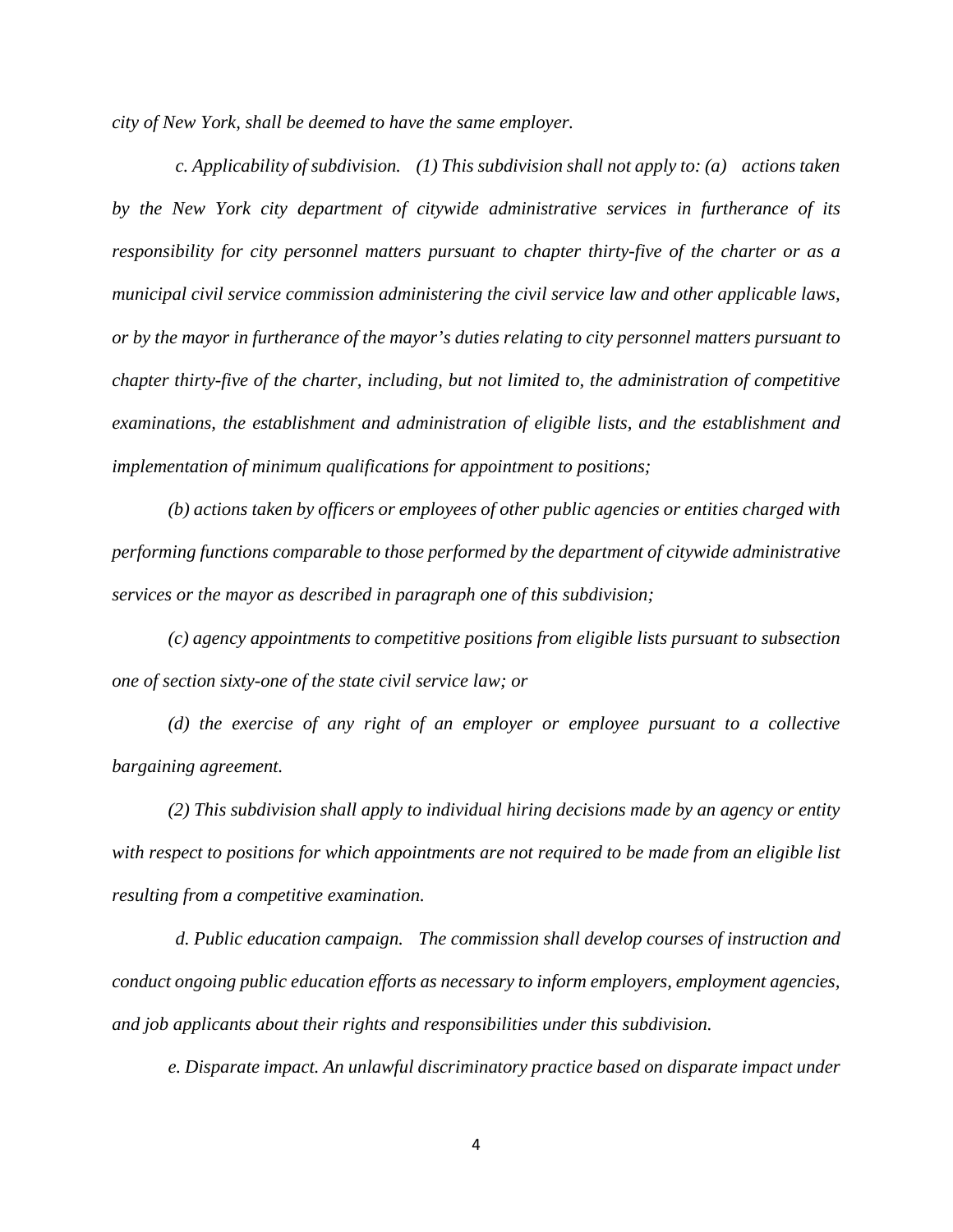*this subdivision is established when: (1) the commission or a person who may bring an action under chapter four or five of this title demonstrates that a policy or practice of an employer, employment agency, or agent thereof, or a group of policies or practices of such an entity results in a disparate impact to the detriment of any group protected by the provisions of this subdivision; and (2) such entity fails to plead and prove as an affirmative defense that each such policy or practice has as its basis a substantially job-related qualification or does not contribute to the disparate impact; provided, however, that if the commission or such person who may bring an action demonstrates that a group of policies or practices results in a disparate impact, the commission or such person shall not be required to demonstrate which specific policies or practices within the group results in such disparate impact; provided further, that a policy or practice or group of policies or practices demonstrated to result in a disparate impact shall be unlawful where the commission or such person who may bring an action produces substantial evidence that an alternative policy or practice with less disparate impact is available to such entity and such entity fails to prove that such alternative policy or practice would not serve such entity as well. A "substantially job-related qualification" shall include, but not be limited to, a current and valid professional or occupational license; a certificate, registration, permit, or other credential; a minimum level of education or training; or a minimum level of professional, occupational, or field experience.*

§4. This local law shall take effect ninety days after it shall have been enacted into law.